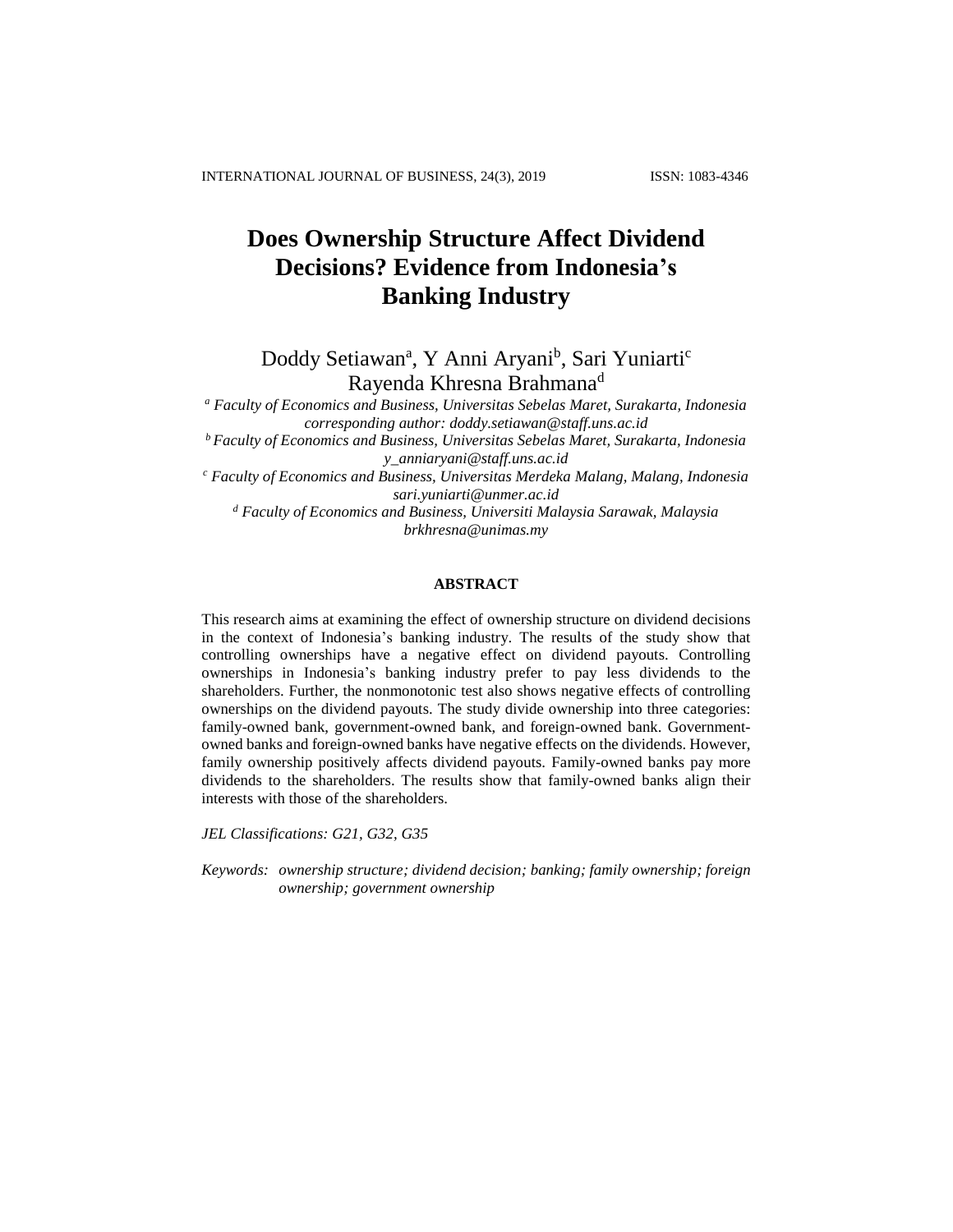### **I. INTRODUCTION**

This research aims at examining the effect of ownership structure on dividend decisions. A dividend decision is one of the most important decisions for a company because the company has to share its resources with the shareholders. Shareholders expect that their investments earn dividends. Therefore, dividend announcement has a significant information content (Aharony and Swary, 1980; Bandi, Setiawan, Suranta, and Kee, 2014). A survey of executives in Norway and Canada also provides evidence that managers believe dividends are an important event for the company (Baker, Mukherjee, and Paskelian, 2006; Baker and Weigand, 2015). One of the important elements during dividend decisions is ownership structure (Faccio, Lang, and Young, 2001; Setiawan, Bandi, Phua, and Trinugroho, 2016). If the owners have significant company shares, they can have a substantial influence on the company's decision. Controlling owners have the ability to drive company decisions regarding dividend payments.

There are two possibilities regarding the effect of controlling ownership on dividend decisions: alignment or entrenchment. With the alignment effect, the argument is that controlling owners have adequate resources to actively monitor the company (Shleifer and Vishny, 1986). It is expected that monitoring activity increases firm performance. Thus, controlling ownerships have common interests with other shareholders to increase firm value. The increase in firm value will increase the probability of higher dividend payouts. It is expected that the alignment effect of controlling ownership will have a positive impact on dividend payouts. Previous studies, such as Maury and Pajuste (2005) and Berzins, Bøhren, and Stacescu (2018), provide evidence that controlling shareholders align their interests with the minority shareholders.

On the other hand, it is possible for controlling owners to expropriate minority shareholders. Controlling shareholder prefer to hold firm resources within the firm rather than distribute it to the shareholders. Controlling shareholders use firm resources to increase firms' internal equity. It is expected that controlling shareholders have a negative effect on the dividend payouts. Controlling shareholder pay less dividends to the shareholders. Previous studies, such as those by Faccio et al. (2001), Gugler and Yurtoglu (2003), Harada and Nguyen (2011), and De Cesari (2012), provide evidence that controlling owners have a negative effect on the dividend payouts. Controlling owners use their discretion to pay less dividends.

This study divides controlling ownership into three categories: family ownership, foreign ownership, and government ownership (Setiawan et al., 2016). Previous studies showed that family owners prefer to hold dividends rather than distribute them to the other shareholders (De Cesari, 2012; Setiawan et al., 2016; Wei, Wu, Li, and Chen, 2011). Thus, family firms pay lower dividends to the other shareholders (Gugler and Yurtoglu, 2003). Furthermore, the study concerns the effect of foreign ownership and government ownership, because the percentages of foreign and government ownership in Indonesia have increased in recent years (Carney and Child, 2013).

Most of the past studies on the effect of ownership structure on dividend policy focused on nonfinancial firms (De Cesari, 2012; Faccio et al., 2001; Setiawan et al., 2016). In contrast, this study focuses on the banking industry. Recently, the Federal Reserve Board (FRB, 2011) and the Basel Committee on Banking Supervision (BCB, 2011) emphasized the importance of overseeing decisions on dividend distributions.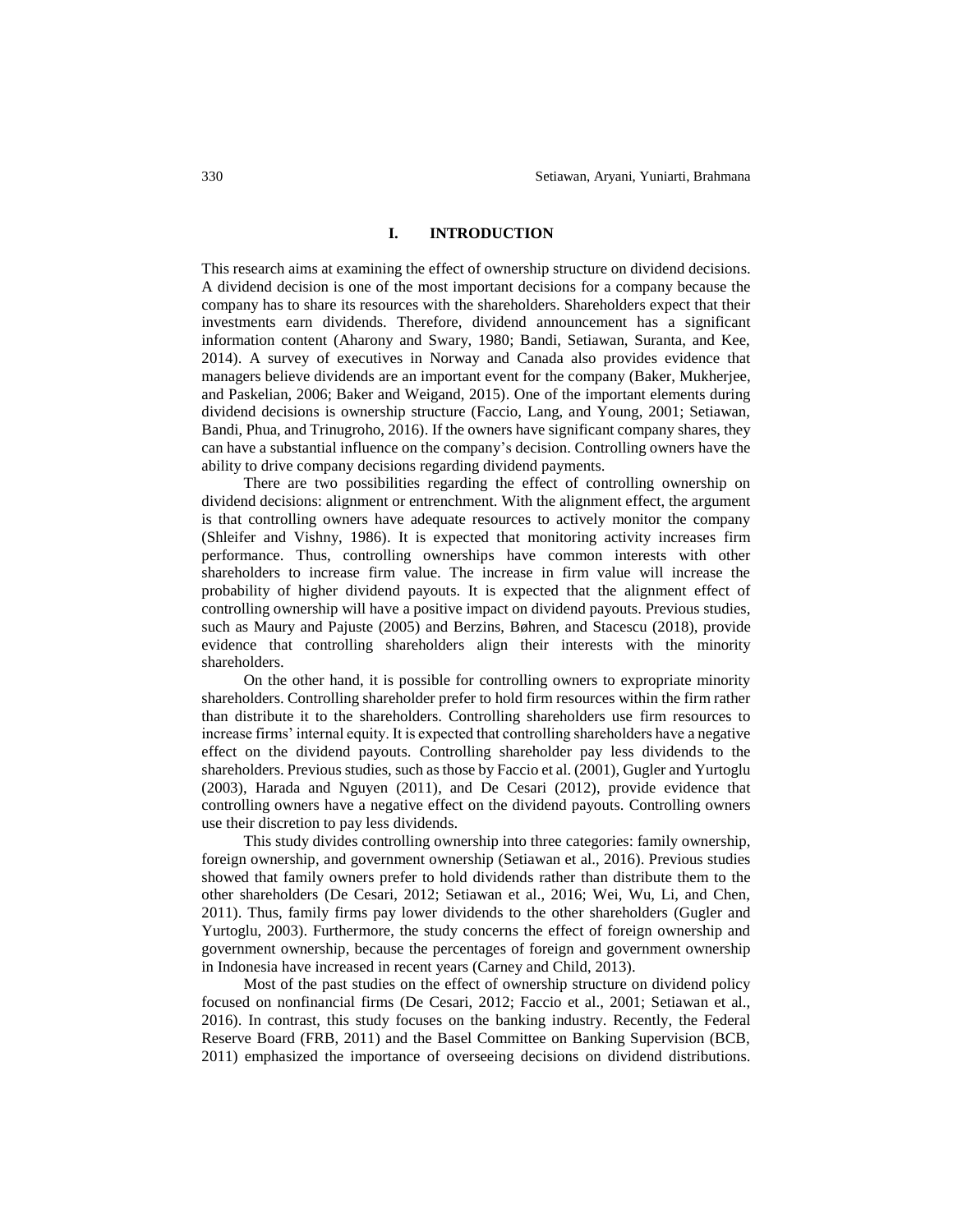During the financial crisis of 2007–2008, bank still paid higher dividends despite lower performance. In the case of Indonesia, Agus Martowardojo (as a governor of the Bank Indonesia at the time) argued that the Bank of Indonesia had planned to regulate dividend policy by Indonesian banks. Agus Martowardojo acknowledged the importance of distributing dividends to shareholders; however, the dividend payments should not have a negative effect on the banks' financial condition. This study investigates the effect of ownership structure on dividend policy in the banking industry in an Indonesian context.

# **II. LITERATURE REVIEW and HYPOTHESIS DEVELOPMENT**

Dividend decisions are one of the most important decisions for a company, because dividends will distribute firm resources to the shareholders. Shareholders expect that they will earn dividends from their investments. Therefore, investor react positively (negatively) to dividend increase (decrease) announcements (Bandi et al., 2014; Miller and Rock, 1985). Dividends have significant information content to the investors. Baker and Powell (2012) conducted a survey on how Indonesian executives perceive dividend decisions in an Indonesian context. The results of their study show that Indonesian executives believe dividend decisions are an important decision because dividend payouts have a significant effect on firm value and shareholder wealth. Therefore, companies need to be careful to make good decisions on dividend payments. Indonesian executives also believe that one of the important factors for dividend decisions is the needs of the shareholders. Thus, the shareholders' structure have a significant effect on the dividend decisions.

There are two types of agency costs: agency type 1 and agency type 2. Agency type 1 costs rise because there is information asymmetry between agent and principal (Jensen and Meckling, 1976). The principal, as the owner of the company, delegates the right to manage the company to the manager. Managers, as the agent in the agency relationship, have more information on the firm condition compared to the owners. Agency theory argues that both the owners and the managers engage in self-interested actions. Therefore, managers have different interests from the owners. Managers prefer to maximize their interests at the expense of the owners. On the other hand, agency type 2 costs rise because there are different interests between majority and minority shareholders (Claessens and Yurtoglu, 2013). Agency type 2 costs mostly occur in concentrated ownership. People involved in concentrated ownership have the opportunity to use their discretion to maximize their interests. However, the concentrated ownership decisions have negative effects on minority shareholder wealth. In the case of dividend payments, people with concentrated ownership prefer to pay less dividends because they can maintain firm resources within their discretion rather than distribute them to the shareholders.

Faccio et al. (2001) conducted a cross-country study on the effect of concentrated ownership on the expropriation of minority shareholders. East Asian countries have higher concentration ownership rates compare to the other regions. People with concentrated ownership have ability to earn profits from the company even though the company bears negative return from the project. These results show that concentrated ownership has a negative effect on minority shareholder wealth. These results are confirmed by De Cesari (2012) in an Italian context. Furthermore, Gugler and Yurtoglu (2003) find that the largest owners in Germany reduce dividend payments. Controlling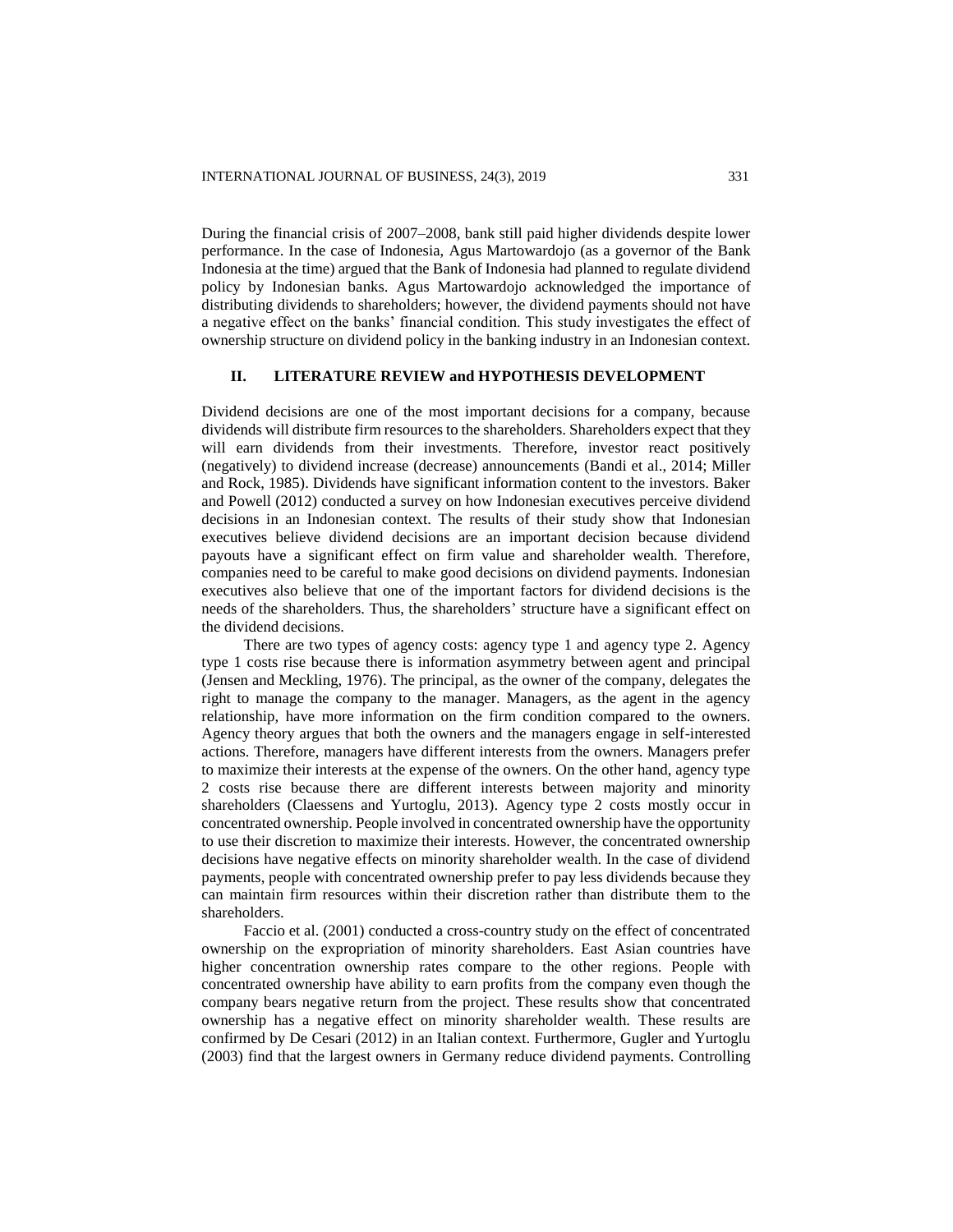ownership prefers to hold dividends within the company; therefore, controlling ownership is able to earn it at the expense of minority shareholders. Harada and Nguyen (2011) also find similar negative effects of ownership concentration in Japan. The controlling ownership is reluctant to increase dividends when company earnings increase. Concentrated ownership keeps the firm resources rather than distributing them to the other shareholders in Japan. On the other hand, Setiawan et al. (2016) shows the positive effect of controlling ownership on dividend payouts in Indonesia. The higher percentages of share proportions have increase dividend payouts. This result is in line with the substitution theory as suggested by La Porta, Lopez-de-Silanes, Shleifer, and Vishny (2000). However, further tests show this result is mostly driven by foreign ownership and government ownership. On the other hand, family ownership in Indonesia as the main controlling ownership has negative effects on the dividend payments. This study expected that people with concentrated ownership use their discretion based on their self-interest. Concentrated ownership tends to result in expropriation of minority shareholders. Thus, the first hypothesis is:

## H1: Concentrated ownership has a negative effect on the dividend payouts.

Farinha and López-de-Foronda (2009) find that the effects of ownership on the dividend payout are not linear. They find the effects of ownership concentration on dividend payouts in civil law countries are positive-negative-positive. This result show that the effect of ownership structure on dividend payouts do not produce a monotonic effect (Huang, Chen, and Kao, 2012; Mancinelli and Ozkan, 2009). On the other hand, Setiawan et al. (2016) find that in Indonesia, ownership structure has a monotonic effect on dividend policy. Thus, the current study also expects that ownership concentration has a monotonic effect on dividend payouts in Indonesia.

The study analyzes the ownership structures in three categories: family ownership, government ownership, and foreign ownership. Previous studies showed that the effect of family ownership on dividend payout is inconsistent. Pindado, Requejo, and de la Torre (2012) investigate the effect of family ownership on dividend decisions in the euro. Their study shows that family owners have a positive effect on dividend payouts. Family owners align their interests with those of minority shareholders. Family owners prefer to earn dividends rather than keep them at the company. This relationship between controlling owners and dividend decisions are in line with minority shareholders. These results are also in line with Setia-Atmaja (2010), who find that family owners in Australia also have a positive effect on dividend payouts. Ampenberger, Schmid, Kaserer, and Achleitner (2010) demonstrate a positive impact of family owners on dividend decisions. Family firms in Germany pay more dividends compare to nonfamily firms.

Other studies, such as one by González, Guzmán, Pombo, and Trujillo (2014), find that ownership in closely held firms in Colombia have a negative effect on dividend payouts. Family firms pay less dividends compared to other firms. González et al. (2014) argue that controlling owners in Colombia engage in expropriation for minority shareholders. This result show that family firms have a negative effect on dividend payouts. Wei et al. (2011) also find that family firms in China pay lower dividends compared to nonfamily firms. Family firms hold firm resources within their discretion. A previous study by Setiawan et al. (2016) found that family firms have a negative effect on dividend payouts, using a nonfinancial firm sample. Thus, Indonesian family firms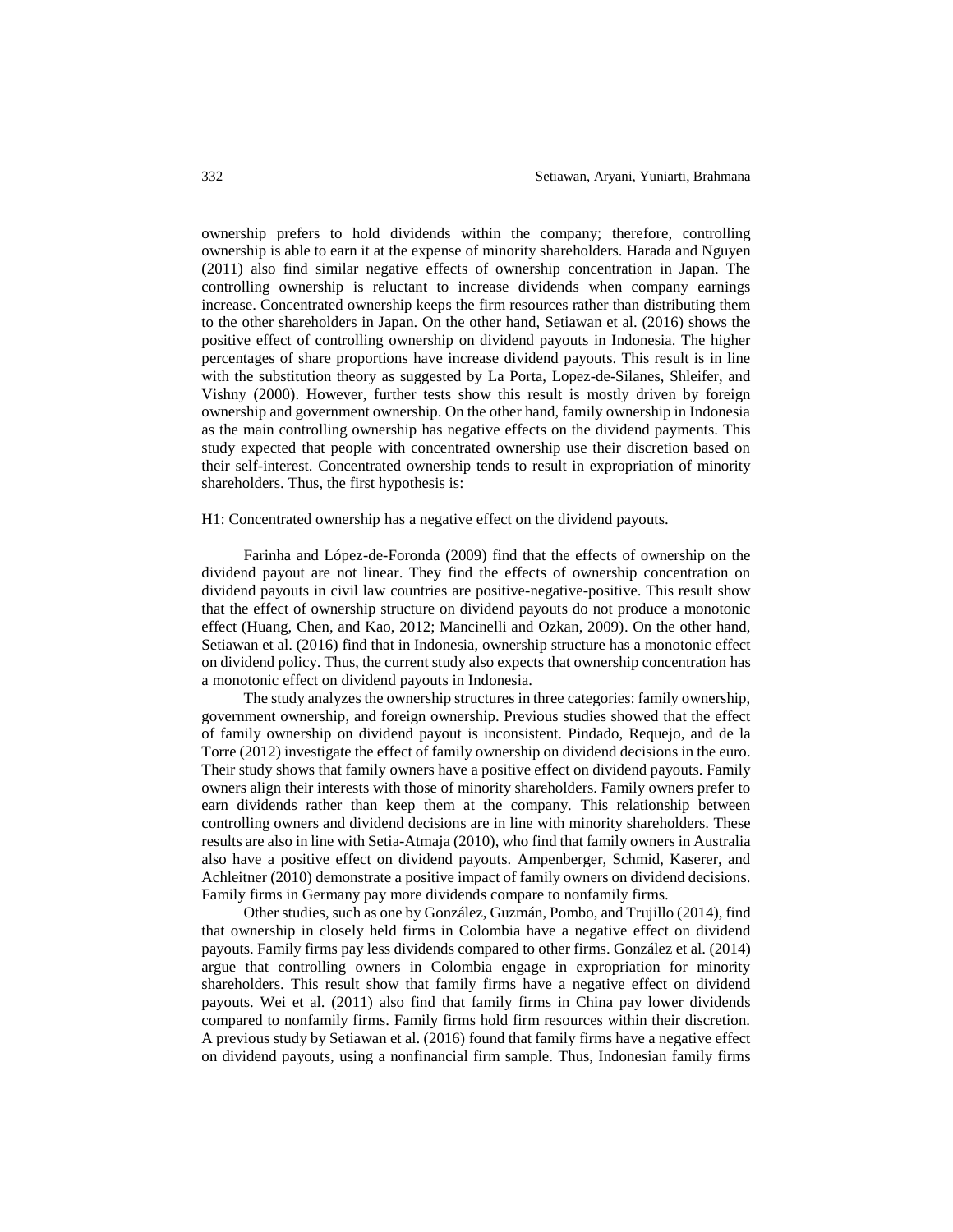prefer to pay less dividends. These results confirm the findings of Prabowo and Simpson (2011), who find that family owners have a negative effect on firm performance.

Previous studies show inconclusive results on the effect of family ownership on dividends. There is evidence that family owners increase dividend payments (Ampenberger et al., 2010; Pindado et al., 2012; Setia-Atmaja, 2010). Family owners align their interests with those of minority shareholders. On the other hand, there is evidence that family owners have a negative effect on dividend payouts (González et al., 2014; Setiawan et al., 2016; Wei et al., 2011). However, these studies investigate the effects of family firms on dividend policy using nonfinancial firms. Banking firms have different characteristics compared to nonbanking firms. The banking industry is an industry that mostly depends on trust. Therefore, it is expected that family firms try their best to earn trust from customers. In the context of dividend payments, it is expected that family owners pay more dividends to the investors. Therefore, the second hypothesis is:

## H2: Family owners have a positive effect on dividend payouts.

Carney and Child (2013) provide evidence that the percentage of government ownership have increased recently. State-owned enterprises (SOEs) have unique characteristics compared to private and public firms. Although SOEs try to get higher returns, SOEs still have a social purpose for the Indonesian people. Setiawan et al. (2016) provide evidence that government ownership has a positive effect on dividend payouts. SOEs pay more dividends compared to other firms. Similarly, there is a positive effect of government ownership on dividend payments in China (Chen, Jian, and Xu, 2009; Wei, Zhang, and Xiao, 2004). On the other hand, Al-Najjar and Kilincarslan (2016) find that the level of government ownership reduces the level of dividend payments. Government ownership has a negative effect on the dividend payouts in Turkey. It is expected that government ownership pushes companies to pay more dividends. Therefore, the third hypothesis is:

H3: Government ownership has a positive effect on dividend payments.

In recent years, the percentage of foreign ownership in Indonesia has increased (Carney and Child, 2013). According to Carney and Child, Indonesia has the second highest percentage of foreign ownership compared to other countries. Foreign owners expect to earn returns from their investments. Therefore, it is expected that foreign ownership pushes management to pay more dividends to the shareholders. A previous study by Setiawan et al. (2016) found that foreign ownership positively affected the company to pay more dividends. These results are in line with Jeon, Lee, and Moffett (2011), who find that foreign ownership pushes the company to pay higher dividends. On the other hand, Al-Najjar and Kilincarslan (2016) do not find a positive effect of foreign ownership. Foreign owners in Turkey prefer to pay less dividends to the shareholders. Foreign owners prefer to re-invest firm earnings in the company itself (Lam, Sami, and Zhou, 2012). Therefore, it is expected that foreign ownership has a negative effect on dividend payouts. The fourth hypothesis is:

H4: Foreign ownership has a negative effect on dividend payments.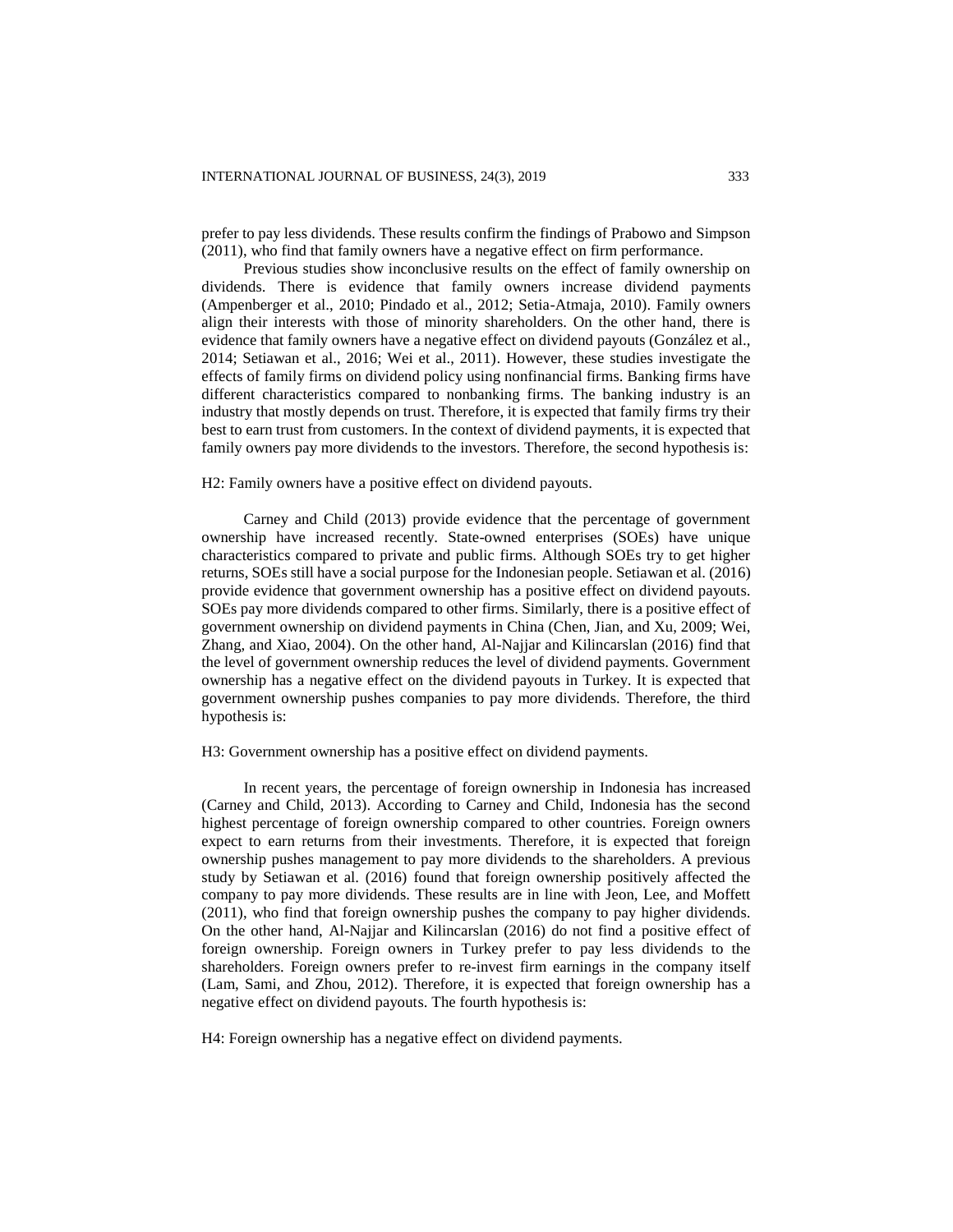#### **III. RESEARCH METHODS**

## **A. Data**

Samples of the study consist of dividend payments within the banking industry in Indonesia. This study focuses on how ownership affects dividend decisions in the Indonesian banking industry. There are 142 firm-year observations during the 2000–2015 period.

The study uses dividend payouts as a proxy of dividend decisions. A dividend payout is the percentage of dividend to earnings. The independent variable of the study is ownership structure. Ownership structure is defined as percentage of shares owned by the shareholders. For the first hypothesis, the study examines the effect of controlling shareholders on the dividend payouts. The study measures the control right of the controlling shareholders, following Claessens, Djankov, and Lang (2000) and Faccio et al.'s (2001) methods. Farinha and López-de-Foronda (2009), Huang et al. (2012), and Mancinelli and Ozkan (2009) argue that ownership structure might have nonmonotonic effects on the dividend payment; therefore, the study uses the square of percentage of share ownership to test the nonmonotonic effect. Further, the study divides ownership structure into three categories: family ownership, government ownership, and foreign ownership. The study uses dummy variable for the family ownership: 1 if the company is owned by family and 0 otherwise. The study follow Claessens et al. (2000), Huang et al. (2012), and Prabowo and Simpson (2011), using 20 percent as a cutoff point. However, the study extends it to 30 percent and 50 percent as cutoff points to categorize family firm referred to by Huang et al. (2012), Prencipe and Bar-Yosef (2011) and Setiawan et al. (2016). This measurement also applies for government ownership and foreign ownership.

There are four control variables in the study: return on equity, bank size, growth, and audit firm. Return on equity (ROE) is percentage of earnings to equity. Bank size is measured by log bank assets, and growth is measured by market-to-book value of equity. The audit firm is the dummy variable: 1 if the audit firm is Big 4 and 0 otherwise.

#### **B. Hypothesis Testing**

The current study uses the first equation to test the first hypothesis:

$$
Div = \alpha + \beta_1 Con\_{\text{Our}} + \beta_2 ROE + \beta_3 Size + \beta_4 Growth + \beta_5 \text{ Audi} + \epsilon
$$
 (1)

where  $Div = dividend$  payout, dividend per share divided by earnings per share; Con\_Own = controlling ownership, percentage of shares owned by the largest shareholder;  $ROE =$  return on equity, earnings divided by equity; Size = bank size, ln bank assets; Growth = market-to-book ratio of equity; and Audit = audit firm, dummy variable 1 if audit firm is Big 4 and 0 otherwise.

The study uses the second equation to test the second hypothesis:

$$
Div = \alpha + \beta_1 Con\_ Own^2 + \beta_2 ROE + \beta_3 Size + \beta_4 Growth + \beta_5 Adult + \epsilon
$$
 (2)

where  $Con\_Own^2$  = the square of percentage of shares owned by the largest shareholder.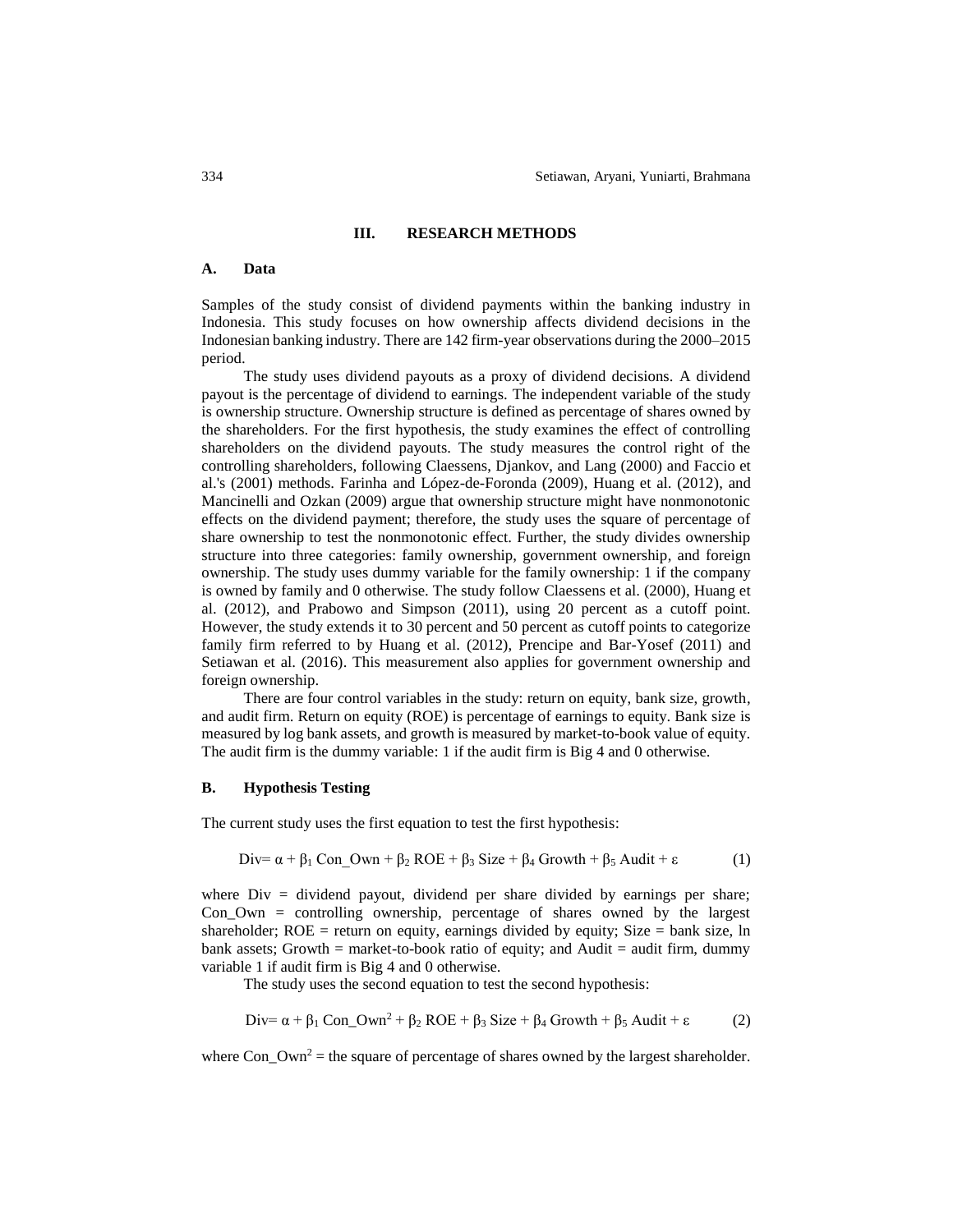To test the effect of family ownership, the study uses the following equation:

$$
Div = \alpha + \beta_1 \text{ Fam\_Own} + \beta_2 \text{ROE} + \beta_3 \text{ Size} + \beta_4 \text{Growth} + \beta_5 \text{ Audi} + \epsilon \tag{3}
$$

where Fam\_Own family ownership, dummy variable 1 if the family owns 20 percent or more shares.

To test the effects of government ownership, the study uses the following equation:

$$
Div = \alpha + \beta_1 \text{ Gov}_2 \text{ Own} + \beta_2 \text{ROE} + \beta_3 \text{ Size} + \beta_4 \text{ Growth} + \beta_5 \text{ Audi} + \epsilon \tag{4}
$$

where  $Gov_{\text{}}Own =$  government ownership, dummy variable 1 if the government owns 20 percent or more shares.

To test the effects of foreign ownership, the study uses the following equation:

$$
Div = \alpha + \beta_1 For\_ Own + \beta_2 ROE + \beta_3 Size + \beta_4 Growth + \beta_5 Adult + \epsilon
$$
 (4)

where For\_Own = foreign ownership, dummy variable 1 if a foreign entity owns 20 percent or more shares.

This study also uses 30 percent and 50 percent ownership as cutoff points to categorize as family firms, government firms, and foreign firms.

## **IV. RESULTS**

## **A. Descriptive Statistics**

The descriptive statistics are shown in Tables 1a and 1b.

| .<br>Descriptive statistics |     |                |                |         |               |                |
|-----------------------------|-----|----------------|----------------|---------|---------------|----------------|
| <b>Variables</b>            | N   | <b>Maximum</b> | <b>Minimum</b> | Mean    | <b>Median</b> | <b>Std Dev</b> |
| Div                         | 142 | 94.0600        | 0.0800         | 33.4709 | 30.4350       | 18.6661        |
| Con Own                     | 142 | 99.3500        | 25.3100        | 64.3686 | 64.2550       | 14.6578        |
| <b>ROE</b>                  | 142 | 0.9855         | 0.0096         | 0.1685  | 0.1644        | 0.0998         |
| <b>SIZE</b>                 | 142 | 20.4128        | 13.3816        | 17.3879 | 17.8192       | 1.8689         |
| Growth                      | 142 | 5.6954         | 0.0142         | 1.9135  | 1.6669        | 1.1143         |

**Table 1a** 

Div = dividend payout; Con\_Own = controlling ownership, percentage of shares owned by the largest shareholder; ROE = return on equity, earnings divided by equity; Size = bank size, ln bank assets; Growth = market-to-book ratio of equity

| Table 1b                                 |  |  |  |
|------------------------------------------|--|--|--|
| Statistic descriptive for dummy variable |  |  |  |
|                                          |  |  |  |

|            | Audit  |
|------------|--------|
| Category 1 | 0.8732 |
| Category 0 | 0.1268 |

Audit = audit firm, dummy variable 1 if audit firm is Big 4 and 0 otherwise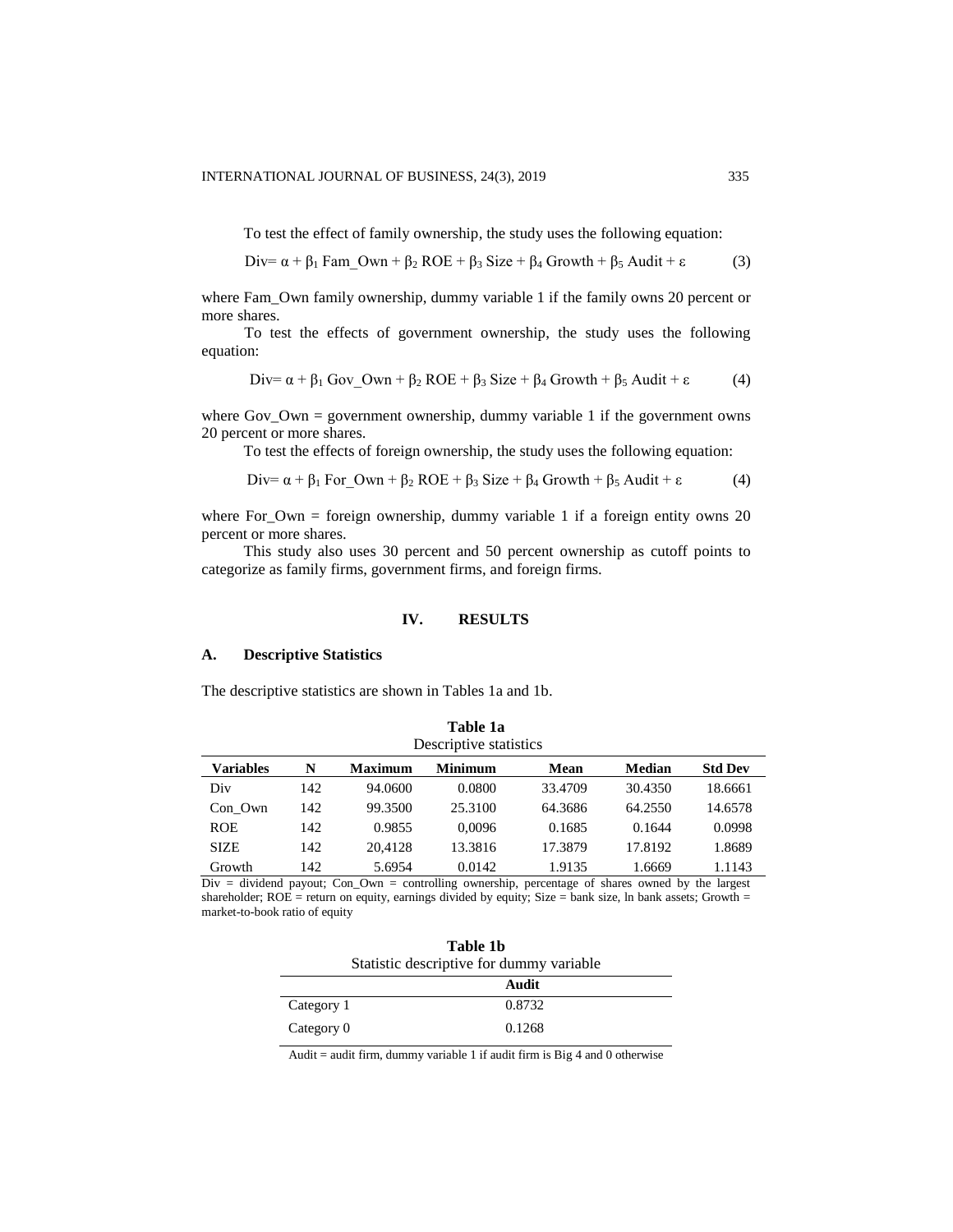From Table 1a, we can see that mean and median for dividend payouts are 33.4709 and 30.4350, respectively. These numbers show that the banking industry in Indonesia pays 30 percent of its earnings as dividends. Furthermore, the maximum and minimum values for dividend payouts are 94.060 and 0.0800. Table 1 also shows that the mean value for controlling ownership is 64.3686%. The largest shareholders have the ability to use their discretion to drive firm strategy and decision making. This number is smaller than Carney and Child's (2013), who found that the largest owner in Indonesia after 2008 were held 68.1 percent. However, the controlling owners in Indonesia's banking industry have higher numbers compared to their counterpart in nonfinance firms. Setiawan et al. (2016) found that the mean value for controlling owners in the nonbanking industry in Indonesia is around 59.4341 percent. This data show that the controlling owner in Indonesia's banking industry is the ultimate owner. Controlling owners have the ability to pursue their own interests.

Table 1a also provides information regarding the statistics descriptive for control variables. ROE for the study range from 0.0086 to 0.9855. Mean and median values for the ROE are 0.1685 and 0.1644, respectively. Thus, banking industry in the study has a number of ROE around 16 percent. Further, the banking industry has higher growth opportunities. The mean value for growth is 1.9135. Most of the banks in Indonesia are audited by a Big 4 audit firm in Indonesia. Table 1b show that 87.32 percent of our sample use a Big 4 firm to audit and 12.68 percent use non-Big 4.

#### **V. RESULTS AND DISCUSSION**

Table 2 provides the results of the effect of controlling ownership on dividend payments in the Indonesian banking industry.

From Table 2, we can see that controlling ownership has a negative effect on dividend payouts. Therefore, the higher percentage of the controlling owner has reduced the dividend payments. The controlling owners in Indonesia prefer to keep resources within their discretion rather than distribute them to the shareholders. These results confirm previous studies, such as those by De Cesari (2012), Faccio et al. (2001), and Harada and Nguyen (2011), who find negative effects of controlling ownership on dividend payouts.

The results of the study show that controlling owners in the Indonesian banking industry prefer to pay less dividends. Therefore, controlling owners put the resources in the company. It is possible for the controlling owners to use their discretion for the firm resources. Since controlling owners in Indonesia hold more than 50 percent of bank shares, controlling owner are able to drive firm strategy and decision making. It is expected that controlling owners use their discretion to maximize their interest. However, it has a negative effect on minority shareholder wealth. Minority shareholders prefer to hold returns or dividends rather that re-invest in the company. The results of the study have different results from Setiawan et al. (2016), who find that controlling owners in Indonesia have a positive effect on dividend payments. The current study uses the banking industry as a sample, whereas Setiawan et al. (2016) use nonfinancial firms. Thus, the Indonesian banking industry has different characteristics compared to nonfinancial firms.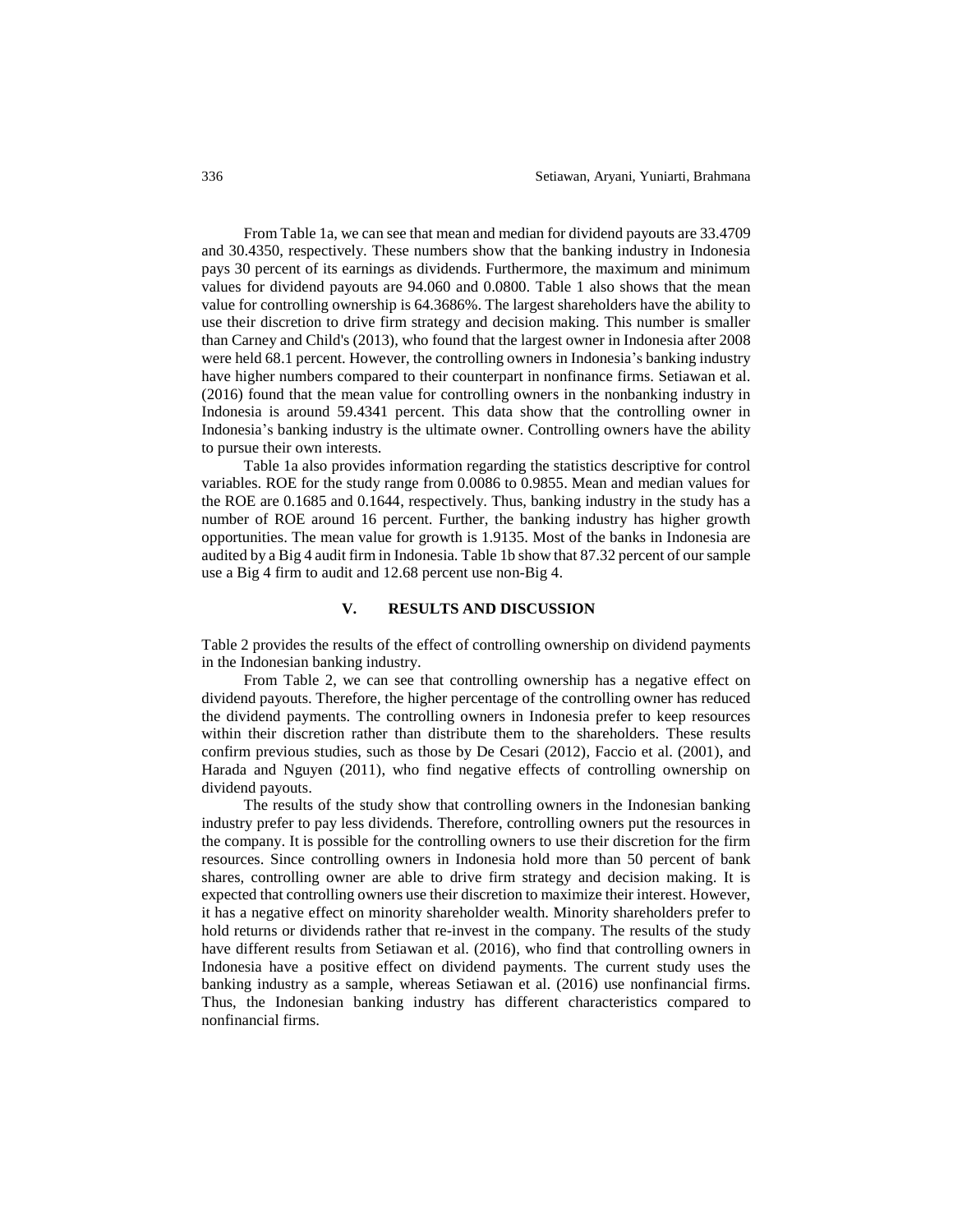| <b>Variables</b>        | 1                 | $\mathbf{2}$      |
|-------------------------|-------------------|-------------------|
| C                       | 151.614           | 135.8716          |
|                         | (0.0015)          | (0.0026)          |
| CON_OWN                 | $-0.2757^{\rm b}$ |                   |
|                         | (0.0256)          |                   |
| CON_OWN_SQ              |                   | $-0.0016^{\rm b}$ |
|                         |                   | (0.0438)          |
| <b>ROE</b>              | $-16.3715$        | $-16.3249$        |
|                         | (0.2915)          | (0.2922)          |
| <b>SIZE</b>             | $-5.5538$         | $-5.2593$         |
|                         | (0.0207)          | (0.0302)          |
| <b>PBV</b>              | $-0.2324$         | $-0.1021$         |
|                         | (0.8993)          | (0.9574)          |
| <b>AUDITQ</b>           | $-0.7187$         | $-1.0106$         |
|                         | (0.9173)          | (0.8829)          |
| Adjusted $\mathbb{R}^2$ | 0.2808            | 0.2772            |
| F-statistic             | 3.1175            | 3.0794            |
| Prob (F-statistic)      | 0.00002           | 0.00002           |
| N                       | 142.0000          | 142.0000          |

**Table 2** The effect of controlling ownership on dividend payouts

Div = dividend payout; Con\_Own = controlling ownership, percentage of shares owned by the largest shareholder; Con\_Own\_Sq = Con\_Own square;  $ROE =$  return on equity, earnings divided by equity; Size = bank size, ln bank assets; Growth = market-to-book ratio of equity, Audit = audit firm, dummy variable 1 if audit firm is Big 4 and 0 otherwise

Furthermore, the study investigates the nonmonotonic effect of ownership structure. The results of the study show that the controlling ownership square has a negative effect on dividend payment. This result is in line with the monotonic test. Therefore, based on this hypothesis, this study does not find the effect of nonmonotonic of ownership structure on dividend payments in Indonesia banking industry. These results do not confirm those of a previous study, such as Farinha and López-de-Foronda (2009), Huang et al. (2012), and Mancinelli and Ozkan (2009), who find that ownership structures have a nonmonotonic effect on dividend payouts.

Table 3 shows that family ownership has a positive effect on dividend payments. The family owners prefer to earn their dividends rather than keep the resources within the bank. This result confirms the previous studies of Ampenberger et al. (2010), Pindado et al. (2012), and Setia-Atmaja (2010), who find the positive effects of family ownership on dividend payouts. The decision of the controlling family to distribute dividends is in line with the minority interests. Minority interests prefer to earn dividends rather than reinvest it to the bank. The controlling family in Indonesia's banking industry has different characteristics than the controlling family in nonfinancial banking. A previous study on the effect of family in Indonesia showed that family owners have a negative effect on firm performance (Prabowo and Simpson, 2011). Family owners in Indonesia use their discretion to engage in expropriation of minority shareholders (Claessens et al., 2000).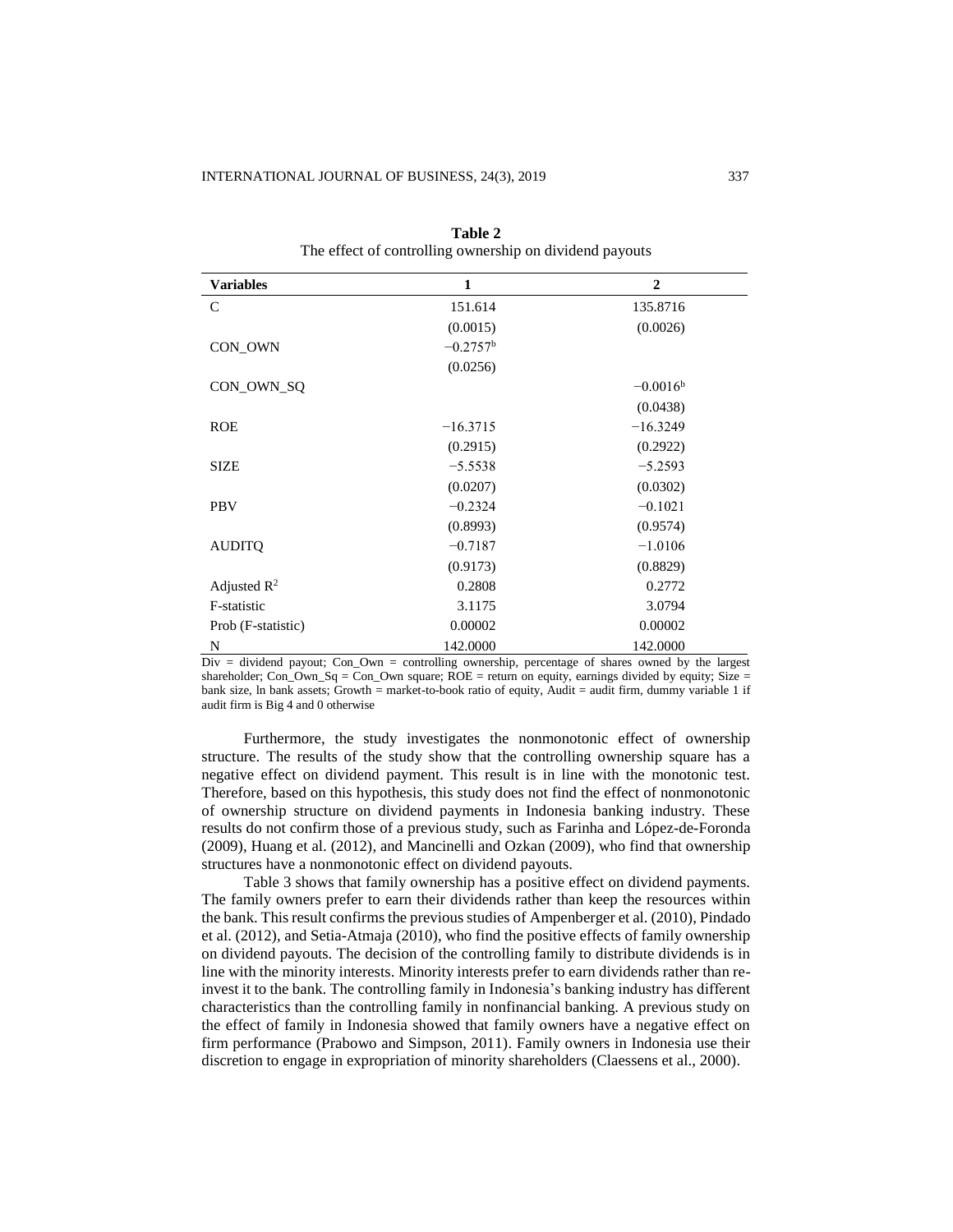| <b>VARIABLES</b>        | 1                    | $\mathbf{2}$         | 3           |
|-------------------------|----------------------|----------------------|-------------|
| $\mathcal{C}$           | 44.7836              | 54.7203              | 48.1905     |
|                         | (0.1450)             | (0.1722)             | (0.2342)    |
| Fam_Own20               | 35.7259 <sup>a</sup> |                      |             |
|                         | (0.0000)             |                      |             |
| Fam_Own30               |                      | 24.8747 <sup>a</sup> |             |
|                         |                      | (0.0066)             |             |
| Fam_Own50               |                      |                      | $20.3243^a$ |
|                         |                      |                      | (0.0010)    |
| <b>ROE</b>              | $-22.5611$           | $-20.2509$           | $-21.1218$  |
|                         | (0.1987)             | (0.2112)             | (0.1964)    |
| <b>SIZE</b>             | $-0.9326$            | $-1.3296$            | $-0.7563$   |
|                         | (0.5992)             | (0.5555)             | (0.7416)    |
| <b>PBV</b>              | $-1.1507$            | $-0.3529$            | 0.7078      |
|                         | (0.5235)             | (0.8645)             | (0.6695)    |
| <b>AUDQ</b>             | $-2.7806$            | $-3.2079$            | $-4.3540$   |
|                         | (0.6895)             | (0.6454)             | (0.5172)    |
| Adjusted $\mathbb{R}^2$ | 0.3673               | 0.3249               | 0.3195      |
| F-statistic             | 4.1477               | 3.6098               | 3.5459      |
| Prob (F-statistic)      | 0.0000               | 0.0000               | 0.0000      |
| N                       | 142                  | 142                  | 142         |

**Table 3** The effect of family ownership on dividend payouts

Div = dividend payout; Fam\_Own= family ownership dummy variable 1 if family owns the company and  $\overline{0}$ otherwise, there are three cutoff points: 20 percent, 30 percent, and 50 percent; ROE = Return on Equity, earnings divided by equity; Size = bank size, ln bank assets; Growth = market-to-book ratio of equity, Audit = audit firm, dummy variable 1 if audit firm is Big 4 and 0 otherwise.

There is an interesting case on how a controlling family in Indonesia reacted to help the minority interest. Edward Soerjadjaja was the ultimate owner of Bank Summa. In 2002, the Bank of Indonesia issue a letter to liquidate Bank Summa. Therefore, investors in Bank Summa asked for their right to the controlling ownership. Edward Soerjadjaja is the son of William Soerjadjajaja, the founder of Astra International. Since Edward Soerjadjaja was not able to pay his obligation to the investor, William Soerjadjaja, as the father of Edward Soerjadjaja, assumed the responsibility to pay the obligation of Edward Soerjadjaja. Therefore, Edward Soerjadjaja sold his hare of Astra International to obtain cash to pay the obligation of Bank Summa. This case shows that the controlling family is willing to pay everything to maintain their reputation. Therefore, family owners have a positive effect on the firm performance.

Table 4 provides the result of the effect of government ownership on the dividend payouts. Table 4 shows that government ownership has negative effect on the decision to pay dividends. The government ownership pays less dividends to the shareholders. Thus, the company prefers to re-invest its earnings to fund firm growth. These results are robust to the three cutoff points: 20 percent, 30 percent, and 50 percent. Government ownership has the ability to drive Indonesian banking to pay less dividends. These results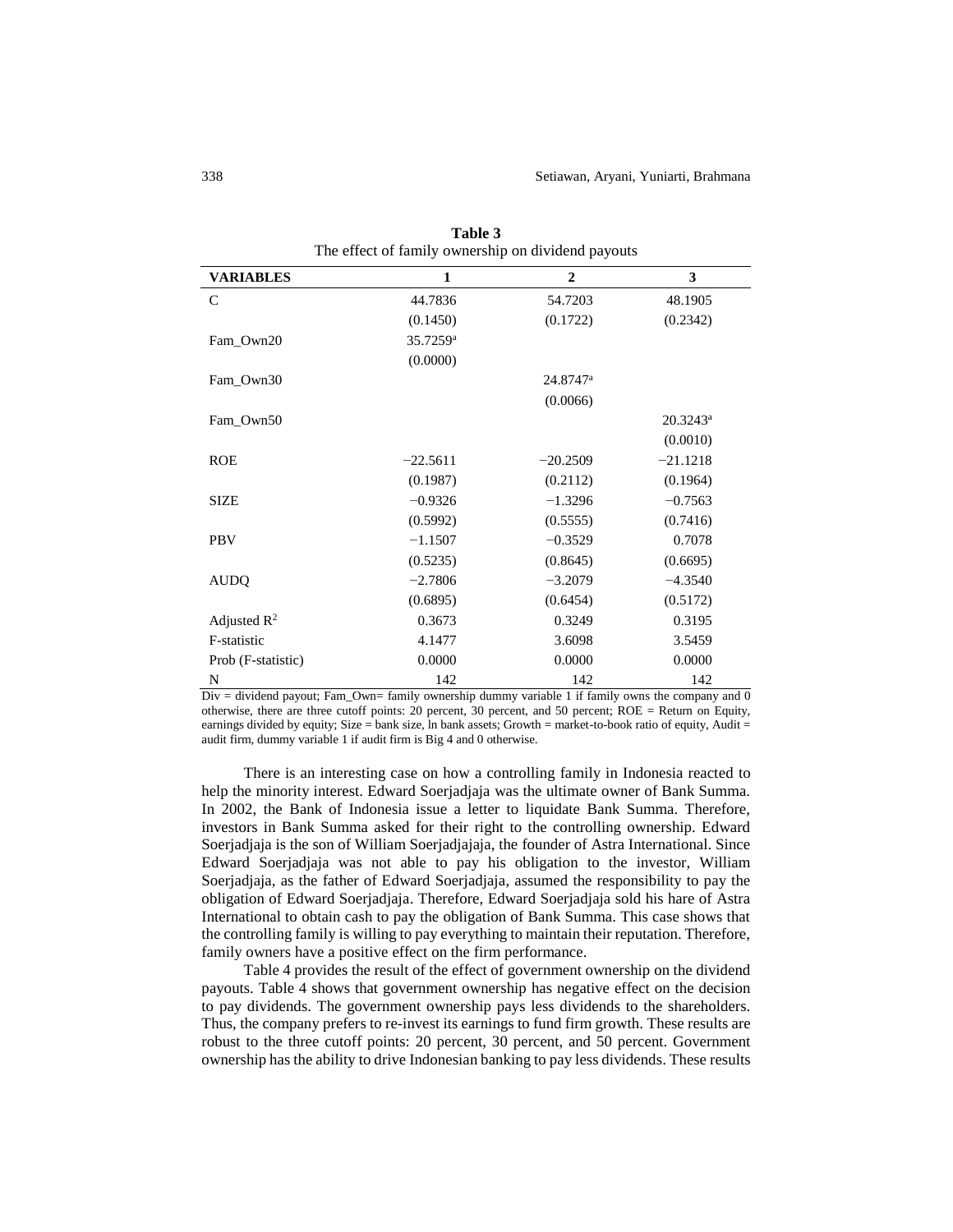do not confirm previous studies that find positive effects of government ownership (Chen et al., 2009; Setiawan et al., 2016; Wei et al., 2004). However, the results of the study confirm the conclusions of Al-Najjar and Kilincarslan (2016), who found that government ownership negatively affected dividend payments.

| <b>VARIABLES</b>   | 1                        | $\overline{2}$          | 3                             |
|--------------------|--------------------------|-------------------------|-------------------------------|
| $\mathsf{C}$       | 125.3404<br>(0.0019)     | 125.3404<br>(0.0019)    | 124.1490<br>(0.0014)          |
| Gov_Own20          | $-12.7785$ c<br>(0.0600) |                         |                               |
| Gov Own30          |                          | $-12.7785$ <sup>c</sup> |                               |
|                    |                          | (0.0600)                |                               |
| Gov_Own50          |                          |                         | $-10.5098b$                   |
|                    |                          |                         | (0.0370)                      |
| <b>ROE</b>         | $-14.5085$<br>(0.3287)   | $-14.5085$<br>(0.3287)  | $-14.8353$<br>(0.3183)        |
| <b>SIZE</b>        | $-4.7640b$<br>(0.0376)   | $-4.7640b$<br>(0.0376)  | $-4.7595^{\rm b}$<br>(0.0323) |
| <b>PBV</b>         | $-0.1508$<br>(0.9342)    | $-0.1508$<br>(0.9342)   | 0.0075<br>(0.9967)            |
| <b>AUDITQ</b>      | $-1.4437$<br>(0.8393)    | $-1.4437$<br>(0.8393)   | $-1.5634$<br>(0.8250)         |
| Adjusted $R^2$     | 0.2760                   | 0.2760                  | 0.2740                        |
| F-statistic        | 3.0669                   | 3.0669                  | 3.0471                        |
| Prob (F-statistic) | 0.0000                   | 0.0000                  | 0.0000                        |
| N<br>11.11111      | 142                      | 142<br>counterful about | 142                           |

**Table 4** The effect of government ownership on dividend payouts

Div = dividend payout; Gov\_Own= government ownership dummy variable 1 if family owns the company and 0 otherwise. There are three cutoff points: 20 percent, 30 percent, and 50 percent; ROE = return on equity, earnings divided by equity; Size = bank size, ln bank assets; Growth = market-to-book ratio of equity, Audit = audit firm, dummy variable 1 if audit firm is Big 4 and 0 otherwise.

Table 5 provides the results of the effect of foreign ownership on dividend payouts. Table 5 also shows that foreign ownership has a negative effect on the dividend payments in Indonesian banking industry. Foreign owners use their discretion to keep firm resources within the firm rather than distribute them to the shareholders. These results do not confirm the findings of previous studies, such as by Jeon et al. (2011) and Setiawan et al. (2016), who find that foreign ownership positively affects the company to pay more dividends. Our results are in line with Al-Najjar and Kilincarslan (2016) and Lam et al. (2012), however, who find that foreign ownership have a negative effect on the dividend payouts. Foreign owners prefer to re-invest their earnings in the bank itself. Foreign ownership uses these resources to expand bank strategy.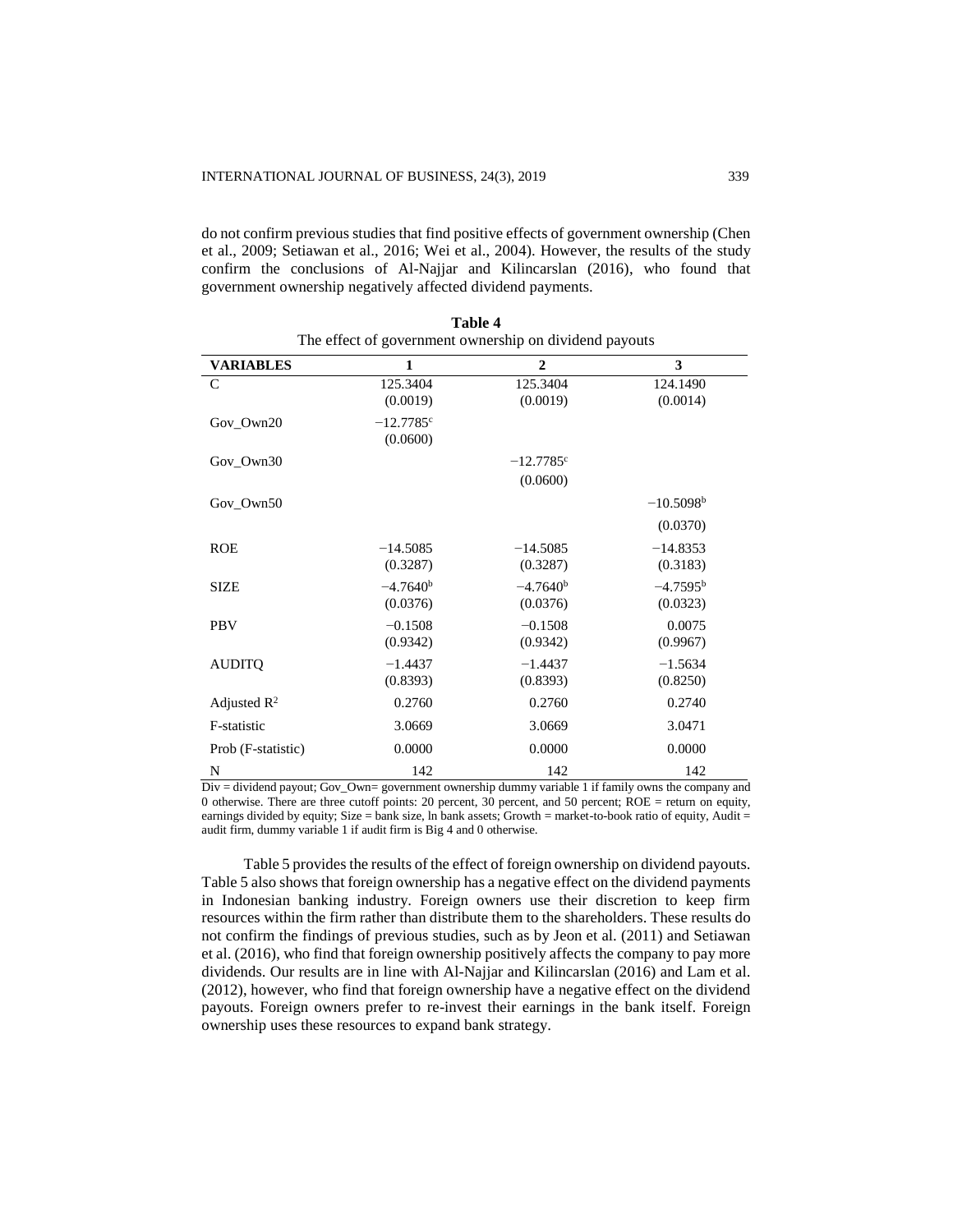| <b>VARIABLES</b>   | 1                        | $\overline{2}$           | 3                        |
|--------------------|--------------------------|--------------------------|--------------------------|
| $\mathsf{C}$       | 57.7129<br>(0.1907)      | 57.7129<br>(0.1907)      | 57.7129<br>(0.1907)      |
| For Own20          | $-17.6322^b$<br>(0.0276) |                          |                          |
| For_Own30          |                          | $-17.6322^b$<br>(0.0276) |                          |
| For_Own50          |                          |                          | $-17.6322^b$<br>(0.0276) |
| <b>ROE</b>         | $-24.9378$<br>(0.2160)   | $-24.9378$<br>(0.2160)   | $-24.9378$<br>(0.2160)   |
| <b>SIZE</b>        | $-0.7375$<br>(0.7845)    | $-0.7375$<br>(0.7845)    | $-0.7375$<br>(0.7845)    |
| <b>PBV</b>         | 0.1228<br>(0.9523)       | 0.1228<br>(0.9523)       | 0.1228<br>(0.9523)       |
| <b>AUDITQ</b>      | $-3.8416$<br>(0.5804)    | $-3.8416$<br>(0.5804)    | $-3.8416$<br>(0.5804)    |
| Adjusted R-square  | 0.2969                   | 0.2969                   | 0.2969                   |
| F-statistic        | 3.2902                   | 3.2902                   | 3.2902                   |
| Prob (F-statistic) | 0.0000                   | 0.0000                   | 0.0000                   |
| N                  | 142                      | 142                      | 142                      |

**Table 5** The effect of foreign ownership on dividend payouts

Div = dividend payout; Gov\_Own= government ownership dummy variable 1 if family owns the company and 0 otherwise. There are three cutoff points: 20 percent, 30 percent, and 50 percent; ROE = return on equity, earnings divided by equity; Size = bank size, ln bank assets; Growth = market-to-book ratio of equity, Audit = audit firm, dummy variable 1 if audit firm is Big 4 and 0 otherwise.

# **VI. CONCLUSIONS**

The study investigates the effect of ownership structure on the dividend payouts in Indonesia's banking industry. The results of the study show that controlling ownership in Indonesia's banking industry has a negative effect on the dividend payouts. The increase of the controlling ownership share pushed Indonesian banking to pay lower dividends to the shareholders. Controlling owners use their discretion to drive bank decisions to pay less dividends. Controlling owners prefer to re-invest firm earnings to expand bank operations. Furthermore, the study found that the effect of the controlling owner on the dividend payouts is monotonic.

This study categorizes the controlling owners into three ownership structures: family owner, government owner, and foreign owner. The results of the study found that the controlling family in Indonesia had a positive effect on the dividend payouts. The controlling family pushed management to pay higher dividends to the shareholders rather than keep it in the bank. This decision exhibited congruence with minority shareholder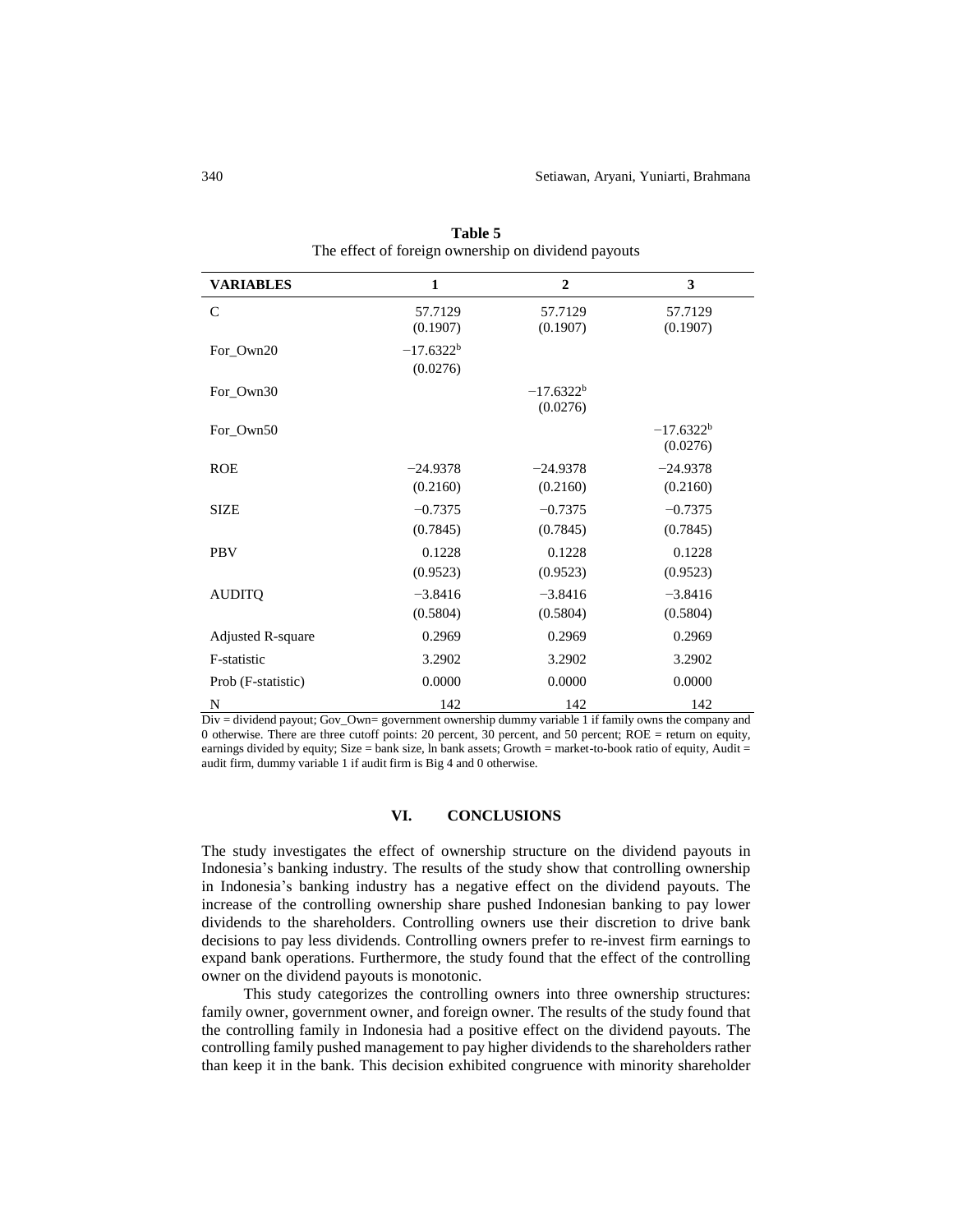interests. Minority shareholders prefer to receive dividends rather than re-invest it again. Furthermore, the study found that both government ownership and foreign ownership have negative effects on the dividend payments in Indonesia's banking industry.

The implications of the study are, first, the ownership structure matters for the company. It is better for the shareholders to get to know the ownership structure of the bank. The higher the share owned by the owner, the greater the possibility for the controlling shareholder to engage in expropriation. Second, the effect of the controlling owner is different between ownership structures. The controlling family has positive effect on the dividend payout, whereas both government and foreign ownership have negative effects on the dividend payout.

#### **REFERENCES**

- Aharony, J., and I. Swary, 1980, "Quarterly Dividend and Earnings Announcements and Stockholders' Returns: An Empirical Analysis." *The Journal of Finance, 35*(1), 1- 13.
- Al-Najjar, B., and E. Kilincarslan, 2016, "The Effect of Ownership Structure on Dividend Policy: Evidence from Turkey." *Corporate Governance: The International Journal of Business in Society, 16*(1), 135-161. doi:10.1108/CG-09-2015-0129
- Ampenberger, M., T. Schmid, C. Kaserer, and A.K. Achleitner, 2010, "Family Preferences and Payout Policy Decisions: Are There Differences between Family Ownership and Management?" Paper presented at the Conference of Corporate Governance International, Copenhagen Business School.

https://conference.cbs.dk/index.php/ccgi/10ccgi/paper/viewFile/506/314

- Baker, H.K., T.K. Mukherjee, and O.G. Paskelian, 2006, "How Norwegian Managers View Dividend Policy." *Global Finance Journal, 17*(1), 155-176.
- Baker, H.K., and G.E. Powell, 2012, "Dividend Policy in Indonesia: Survey Evidence from Executives." *Journal of Asia Business Studies, 6*(1), 79-92.
- Baker, H.K., and R. Weigand, 2015, "Corporate Dividend Policy Revisited." *Managerial Finance, 41*(2), 126-144. doi:10.1108/MF-03-2014-0077
- Bandi, B., D. Setiawan, S. Suranta, and P.L. Kee, 2014, "An Analysis of the Significance of Information Content in Dividend Announcements: The Case in Indonesia." *Corporate Ownership and Control, 11*(4), 469-474.
- Berzins, J., Ø, Bøhren, and B. Stacescu, 2018, "Shareholder Conflicts and Dividends". *Review of Finance, 22*(5),1807-1840. doi:10.1093/rof/rfx046
- Carney, R.W., and T.B. Child, 2013, "Changes to the Ownership and Control of East Asian Corporations between 1996 and 2008: The Primacy of Politics." *Journal of Financial Economics, 107*(2), 494-513.
- Chen, D., M. Jian, and M. Xu, 2009, "Dividends for Tunneling in A Regulated Economy: The Case of China." *Pacific-Basin Finance Journal, 17*(2), 209-223. doi:http://dx.doi.org/10.1016/j.pacfin.2008.05.002
- Claessens, S., S. Djankov, and L.H.P. Lang, 2000, "The Separation of Ownership and Control in East Asian Corporations." *Journal of Financial Economics, 58*(1-2), 81- 112.
- Claessens, S., and B.B. Yurtoglu, 2013, "Corporate Governance in Emerging Markets: A Survey." *Emerging Markets Review, 15*(0), 1-33.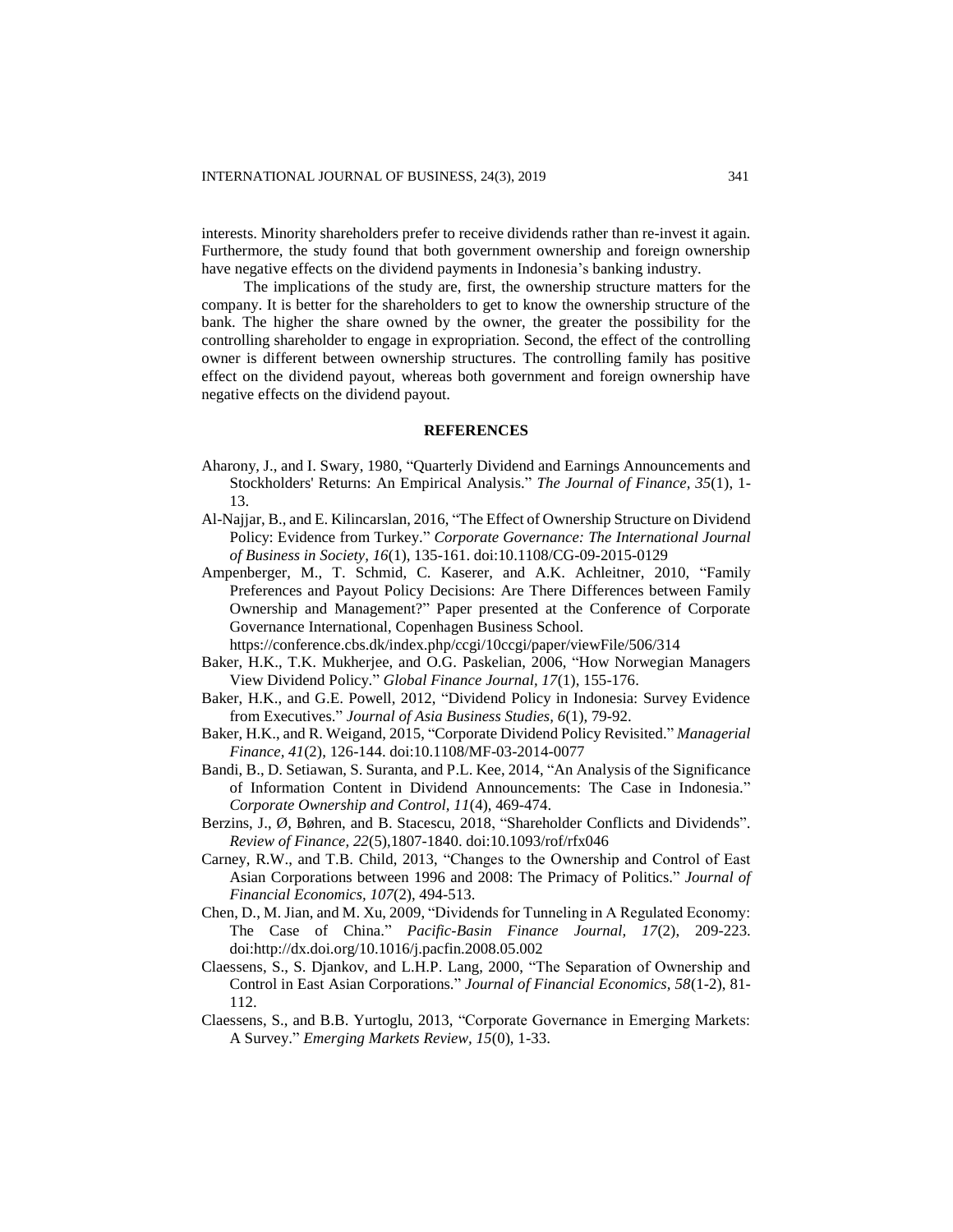De Cesari, A. 2012, "Expropriation of Minority Shareholders and Payout Policy." *The British Accounting Review, 44*(4), 207-220.

doi:http://dx.doi.org/10.1016/j.bar.2012.09.002

- Faccio, M., L.H.P. Lang, and L. Young, 2001, "Dividends and Expropriation." *The American Economic Review, 91*(1), 54-78.
- Farinha, J., and Ó. López-de-Foronda, 2009, "The Relation between Dividends and Insider Ownership in Different Legal Systems: International Evidence." *The European Journal of Finance, 15*(2), 169-189. doi:10.1080/13518470802588718
- González, M., A. Guzmán, C. Pombo, and M.A. Trujillo, 2014, "Family Involvement and Dividend Policy in Closely Held Firms." *Family Business Review, 27*(4), 365- 385.
- Gugler, K., and B.B. Yurtoglu, 2003, "Corporate Governance and Dividend Payout Policy in Germany." *European Economic Review, 47*(4), 731-758. doi:http://dx.doi.org/10.1016/S0014-2921(02)00291-X
- Harada, K., and P. Nguyen, 2011, "Ownership Concentration and Dividend Policy in Japan." *Managerial Finance, 37*(4), 362 - 379.
- Huang, Y., A. Chen, and L. Kao, 2012, "Corporate Governance in Taiwan: The Nonmonotonic Relationship between Family Ownership and Dividend Policy." *Asia Pacific Journal of Management, 29*(1), 39-58.
- Jensen, M.C., and W.H. Meckling, 1976, "Theory of the Firm: Managerial Behavior, Agency Costs and Ownership Structure." *Journal of Financial Economics, 3*(4), 305-360.
- Jeon, J. Q., C. Lee, and C. M. Moffett, 2011, "Effects of Foreign Ownership on Payout Policy: Evidence from the Korean Market." *Journal of Financial Markets, 14*(2), 344-375. doi:http://dx.doi.org/10.1016/j.finmar.2010.08.001
- La Porta, R., F. Lopez-de-Silanes, A. Shleifer, and R.W. Vishny, 2000, "Investor Protection and Corporate Governance." *Journal of Financial Economics, 58*(1-2), 3- 27.
- Lam, K.C.K., H. Sami, and H. Zhou, 2012, "The Role of Cross-listing, Foreign Ownership and State Ownership in Dividend Policy in An Emerging Market." *China Journal of Accounting Research, 5*(3), 199-216. doi:http://dx.doi.org/10.1016/j.cjar.2012.06.001
- Mancinelli, L., and A. Ozkan, 2009, "Ownership Structure and Dividend Policy: Evidence from Italian Firms." *The European Journal of Finance, 12*(3), 265 - 282.
- Maury, B., and A. Pajuste, 2005, "Multiple Large Shareholders and Firm Value." *Journal of Banking and Finance, 29*(7), 1813-1834.

doi:http://dx.doi.org/10.1016/j.jbankfin.2004.07.002

- Miller, M.H., and K. Rock, 1985, "Dividend Policy under Asymmetric Information." *Journal of Finance, 40*(4), 1031-1051.
- Pindado, J., I. Requejo, and C. de la Torre, 2012, "Do Family Firms Use Dividend Policy as A Governance Mechanism? Evidence from the Euro Zone." *Corporate Governance: An International Review, 20*(5), 413-431. doi:10.1111/j.1467- 8683.2012.00921.x
- Prabowo, M.A., and J. Simpson, 2011, "Independent Directors and Firm Performance in Family Controlled Firms: Evidence from Indonesia." *Asian-Pacific Economic Literature, 25*(1), 121-132.